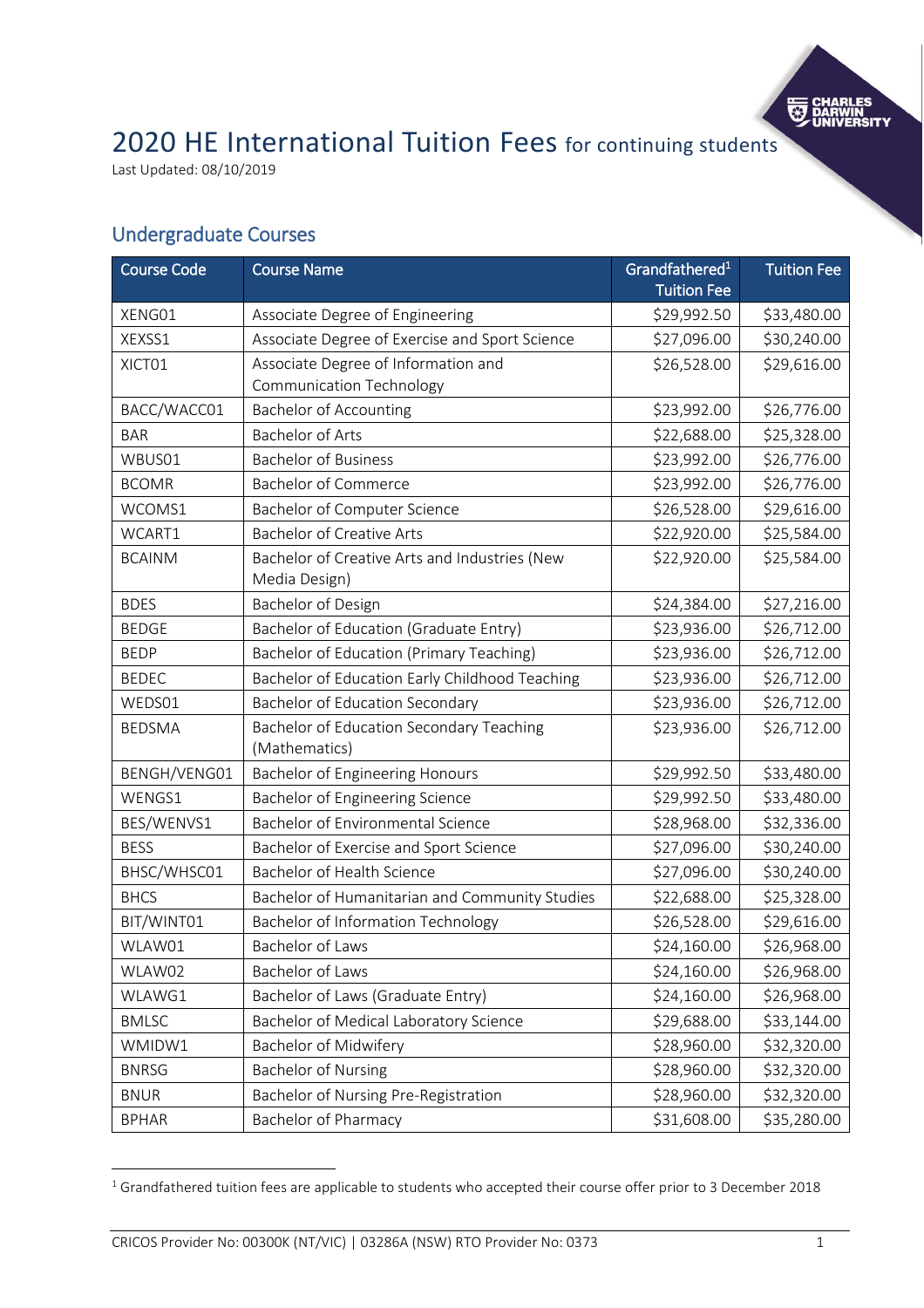

## 2020 HE International Tuition Fees for continuing students

Last Updated: 08/10/2019

| <b>Course Code</b> | <b>Course Name</b>                                 | Grandfathered <sup>1</sup><br><b>Tuition Fee</b> | <b>Tuition Fee</b> |
|--------------------|----------------------------------------------------|--------------------------------------------------|--------------------|
| WPSYS1             | Bachelor of Psychological Science                  | \$25,288.00                                      | \$28,224.00        |
| WPSYG1             | Bachelor of Psychological Science (Graduate Entry) | \$25,288.00                                      | \$28,224.00        |
| WSCI01/BSCI        | Bachelor of Science                                | \$27,768.00                                      | \$32,336.00        |
| <b>BSCIH</b>       | Bachelor of Science (Honours)                      | \$27,768.00                                      | \$31,000.00        |
| BSW/WSCWK1         | Bachelor of Social Work                            | \$23,144.00                                      | \$25,832.00        |
| <b>BSENGH</b>      | Bachelor of Software Engineering Honours           | \$26,528.00                                      | \$29,616.00        |
| YLAW01             | Diploma of Laws                                    | \$24,160.00                                      | \$26,968.00        |
| YNENG1             | Diploma of Network Engineering                     | \$26,528.00                                      | \$29,616.00        |

### Postgraduate Coursework Courses

| <b>Course Code</b> | <b>Course Name</b>                                                         | Grandfathered <sup>2</sup><br><b>Tuition Fee</b> | <b>Tuition Fee</b> |
|--------------------|----------------------------------------------------------------------------|--------------------------------------------------|--------------------|
| <b>GCUTL</b>       | Graduate Certificate in University Teaching and<br>Learning                | \$25,176.00                                      | \$28,104.00        |
| GCYS               | Graduate Certificate in Yolngu Studies                                     | \$22,688.00                                      | \$25,328.00        |
| GDBA14             | Graduate Diploma in Business Administration                                | \$29,352.00                                      | \$32,760.00        |
| <b>MACPP</b>       | Master of Accounting (Professional Practice)                               | \$29,352.00                                      | \$32,760.00        |
| SBAD01             | Master of Business Administration                                          | \$29,352.00                                      | \$32,760.00        |
| MBAP14/<br>SBAPP1  | Master of Business Administration (Professional<br>Practice)               | \$29,352.00                                      | \$32,760.00        |
| SDASC1             | Master of Data Science                                                     | \$26,528.00                                      | \$29,616.00        |
| SDLF01             | Master of Digital Learning Futures                                         | \$25,176.00                                      | \$28,104.00        |
| SEDI01             | Master of Education (Global Learning)                                      | \$25,176.00                                      | \$28,104.00        |
| <b>MEMDM</b>       | Master of Emergency and Disaster Management                                | \$27,768.00                                      | \$31,000.00        |
| MENGIN/SENGO<br>T  | Master of Engineering                                                      | \$31,067.50                                      | \$34,680.00        |
| MEM/SENVM1         | Master of Environmental Management                                         | \$28,336.00                                      | \$31,632.00        |
| SITBI1             | Master of Information Technology (Business<br>Information Systems)         | \$26,528.00                                      | \$29,616.00        |
| SITCS1             | Master of Information Technology (Cyber<br>Security)                       | \$26,528.00                                      | \$29,616.00        |
| SITIS1             | Master of Information Technology (Information<br>Systems and Data Science) | \$26,528.00                                      | \$29,616.00        |
| <b>MITSE</b>       | Master of Information Technology (Software<br>Engineering)                 | \$26,528.00                                      | \$29,616.00        |
| SPACC1             | Master of Professional Accounting                                          | \$29,352.00                                      | \$32,760.00        |

<sup>&</sup>lt;sup>2</sup> Grandfathered tuition fees are applicable to students who accepted their course offer prior to 3 December 2018

 $\overline{a}$